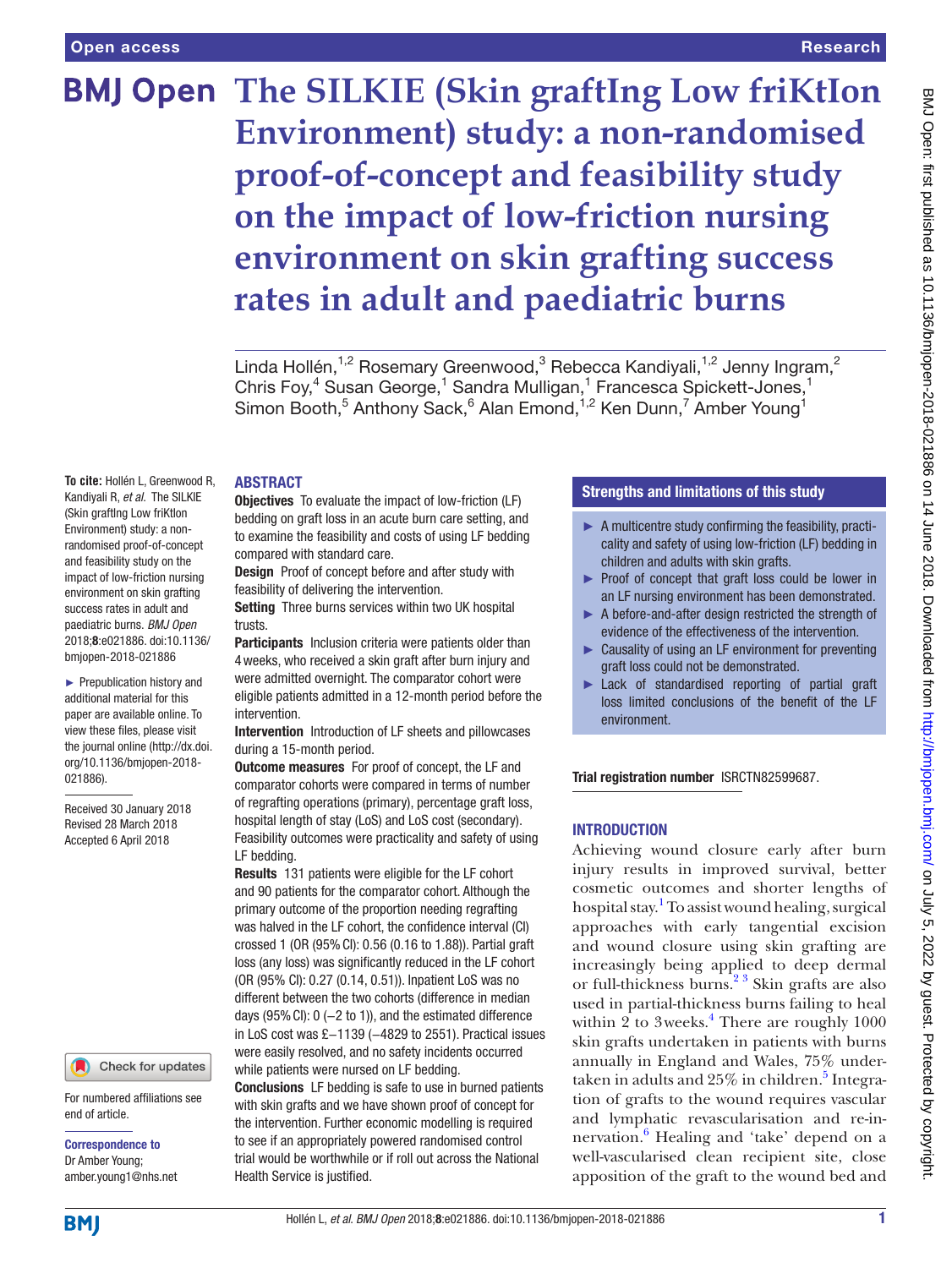appropriate immobilisation of the graft to allow develop-ment of new vessels.<sup>[7](#page-7-5)</sup> Suboptimal take (full or partial graft) loss) will delay healing, increase hospital stay and may also require repeat surgery with increased pain and the potential for infection and increased scar formation with poor cosmetic outcomes.[8 9](#page-7-6) These suboptimal outcomes cause distress to patients and impact negatively on the physical, social, emotional and economic aspects of their life.<sup>10 11</sup>

Loss of the graft typically occurs during the first few days and may be due to loss of contact with the wound bed due to haematoma, infection or shear.<sup>78</sup> It is thought that friction between the dressing and the environment can cause a shearing stress on newly transplanted skin cells and detachment from the wound bed. An even distribution of constant pressure on the graft is therefore likely to increase the chances of successful take.<sup>[12](#page-7-8)</sup> However, maintaining stability and attachment of the graft to the wound bed can be difficult especially in mobile or semimobile patients including children. $13$  Low-friction (LF) products have been shown to be clinically and cost-effective in the prevention of skin breakdown in other at-risk patients, $14$  but not yet tested in patients with burns. LF products are currently in use in the National Health Service (NHS) in England for premature newborn babies, elderly patients and patients with neurological conditions to prevent pressure ulcers.<sup>15</sup>

We undertook this study using a before-and-after design to investigate whether an LF nursing environment, using bed sheets and pillow cases (LF (intervention) cohort), could improve skin grafting success rates in adult and paediatric patients with burns compared with standard care using normal bed sheets and pillow cases (comparator cohort). The main aims of this study were: (1) to assess primary and secondary outcome measures around graft loss to provide proof of concept for the use of this technology and (2) to examine the feasibility of our outcome measures and the practicality and safety of using an LF nursing environment in an acute burn care setting. We also assessed costs associated with the intervention (the purchase, maintenance and laundry of LF items; staff training in the use of LF items) and compared the two cohorts in terms of costs associated with inpatient length of stay (LoS).

# **METHODS**

# Study design

We used a non-randomised multicentre study to investigate the feasibility of our intervention. As part of this design, we undertook a before-and-after notes review comparing two cohorts, an LF cohort (intervention) and a comparator cohort (standard care), to provide proof of concept through the CI around effect size.

# Participants and data

For both the LF and comparator cohort, patients of more than 4weeks of age with burns who received a skin graft and were admitted overnight were assessed for inclusion.

Patients were excluded if they were on a ventilator, needing inotropic support or required a vacuum-assisted closure dressing. Bedding was the only difference between standard care and the LF nursing environment in the form of LF sheets, cot sheets and pillowcases. Standardised operating procedures were written for the use of these materials both in the bed, in chairs and on equipment used to elevate the wounds. The sheets used were already on the market and available to the NHS.<sup>15</sup> They are made from a synthetic fabric similar to parachute silk, but washable at high temperatures and reusable. The sheets had a large central panel of the LF material with a 20.4-inch poly cotton border to the sides and 24.5-inch border top and bottom. The border was to reduce the likelihood of the sheets coming untucked as well as reducing the risk of sliding when patients got out of bed. The pillowcases had LF material on the top and polycotton on the bottom (to reduce the frequency of pillows sliding down the bed). The LF fabrics move freely and smoothly over patients' skin and the underlying surface. The sheets conformed to hospital infection control protocols. For the intervention, we expected a 3-month adjustment period; after which, the standardised operating procedures around the LF environment would be finalised. However, as no changes were made during this time, 15 months of data were used after the introduction of the LF environment. In participating units, the LF environment became standard care, allowing all eligible patients to be included in the intervention cohort. Clinicians could withdraw patients from the LF nursing if it was felt not to be in the best interest of their patient; however, the patient remained in the cohort to prevent biassing the comparison with the comparator cohort (intention-to-treat analysis). The comparator cohort data were collected for patients from a 12-month period prior to the introduction of LF bedding. Comparator patients were identified from theatre record books, the International Burn Injury Database (iBID)<sup>[5](#page-7-3)</sup> and Trust information systems.

Data were collected in three burns services within two hospital trusts: one serving an adult population, one a paediatric population and the third both adult and paediatric patients. The same case report form (CRF) was used in both cohorts. Patients in the LF cohort were invited, by the site research nurse, to consent to complete questionnaires on quality of life and resource use and to take part in a telephone interview within 2weeks of being discharged from the hospital to explore their views of the LF bedding.

# **Outcomes**

# Primary proof-of-concept outcome

The primary outcome was skin graft failure rate, as assessed by the proportion of patients who underwent regrafting surgery.

# Secondary proof-of-concept outcomes

We assessed two secondary outcomes: percentage graft loss and length of hospital stay. The method of recording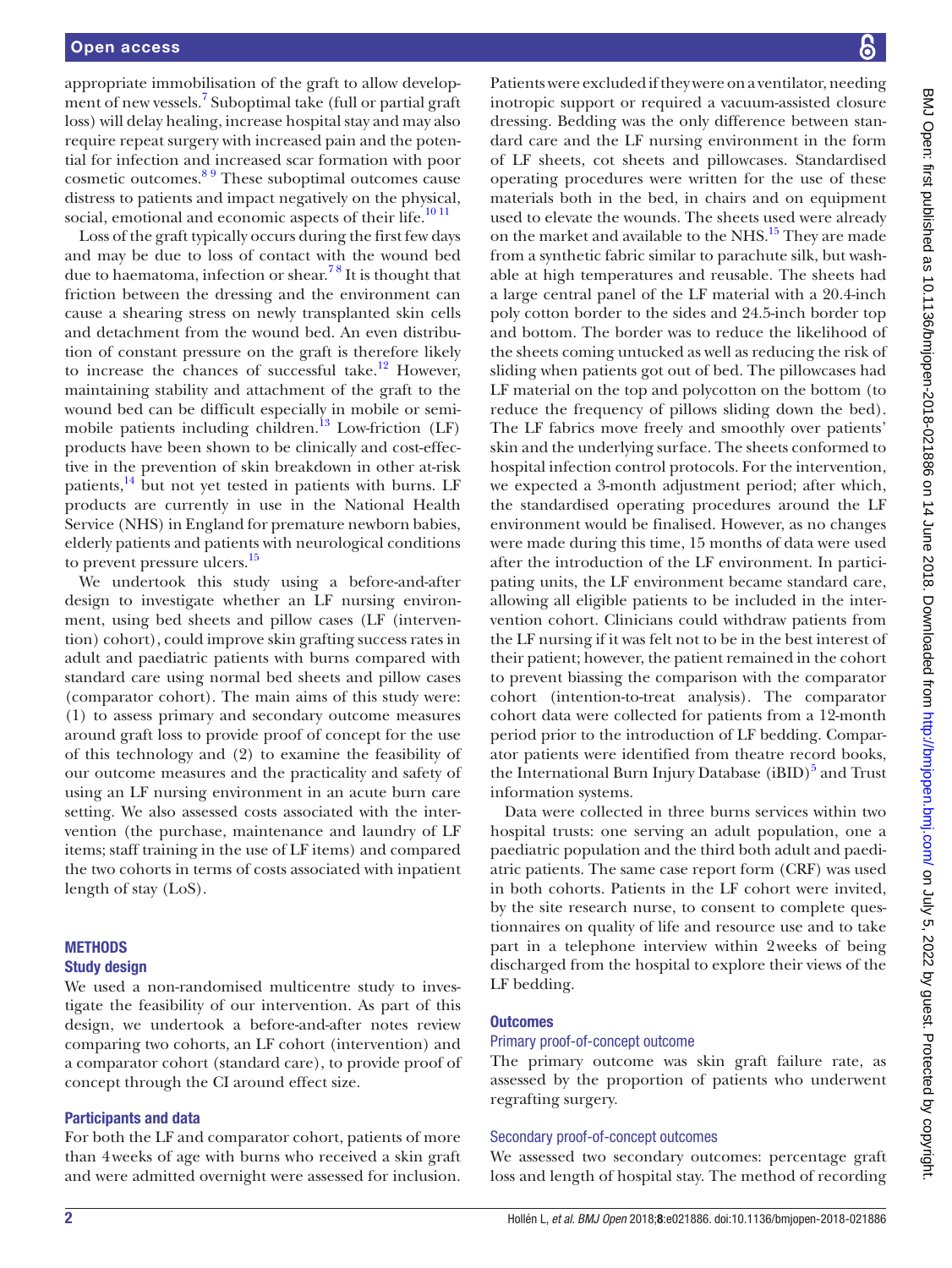percentage graft loss varied between centres but was recorded as either the % graft failure, >90% healed or  $\geq$ 95% healed. For the purposes of estimating % graft loss, we assumed that a graft that was 90% or 95% healed had less than 10% or 5% loss, respectively. LoS was recorded as the first inpatient LoS (total and per % body surface area (BSA)) and total burn service LoS including repeat admissions.

# Feasibility outcomes

We assessed two feasibility outcomes (recorded only in the LF cohort): practicality and safety. The practicality outcome was assessed through staff focus groups or telephone interviews, where any difficulties with bedding use on the wards, laundry problems and issues with absorbency and staining were discussed. In terms of safety outcomes, we collected data on falls or slips and wound infection. Formal risk assessments were carried out as required by each site for manual handling, tissue viability and infection control. The site leads received all safety incident reports for the designated clinical areas in 'real time'. Background data regarding the numbers of safety incidents were also known to the site leads. In addition to the standard sheeting material around the edge of the bed, further safety improvements included using neonatal cot sheets as shawls to cradle small children instead of fullsized sheets to reduce tripping hazards, and the provision of additional pillow cases to facilitate use on equipment rather than full-sized sheets. We used two measures of infection: presence of surgical site infections and wound infection as assessed through wound swab results.

# Expected sample size

The overall recruitment figure to the LF cohort was dependent on the number of patients who presented with burn injuries requiring skin grafting and an overnight stay at the three study sites during the recruitment period. This was estimated before study start from the International Burn Injury Database (iBID).<sup>[5](#page-7-3)</sup> A figure of 200 over the recruitment period was initially predicted based on data from the previous 5years. After detailed discussion with the database chair, however, it became apparent that the data provided from the database were for individual graft events, not patients, that is, 24% of grafts were multiple procedures in single patients. Expected recruitment numbers were therefore revised to 75% of 200, that is, 150 patients.

# Missing data/data quality

All data were anonymised and entered at each site onto a REDCap (Research Electronic Data Capture) database.<sup>16</sup> Initially, all sites used double data entry for input to REDCap and data were checked using the REDCap data comparison facility. Where there were discrepancies, the CRF was checked and the REDCap record amended to contain only correct data. A set of rules was agreed by the management team and applied to subsequent data entry which reduced the error rate and

all sites moved to single data entry. Missing data and error checking was continued throughout the study by checking all REDCap records against the CRF for every participant.

#### Statistical analyses

Analyses were by intention to treat and performed in Stata V.14 (Stata Statistical Software: Release 14, StataCorp, College Station, Texas, USA, 2015). We compared the two cohorts at admission for several demographic and patient characteristic variables: centre admitted to, ethnicity, age, total BSA, gender, burn type, body location burnt, comorbidity present, American Society of Anesthesiology grade (physical status classification),<sup>[17](#page-7-13)</sup> body weight, perioperative antibiotics given and time to first grafting procedure. Summary statistics used were proportions for categorical variables, and medians and IQR or means and SD for continuous variables. We used two-sample proportion tests to compare the proportion of all categorical demographic and patient characteristic and outcome variables in the two cohorts. OR and 95% CI are reported as a measure of effect size for differences in primary and secondary graft loss outcomes. For LoS outcomes, differences in medians and means with 95% CI are reported.

# Economic analyses

The economic work sought to provide information (mean costs and CI, where appropriate) on the acute healthcare resource use and costs associated with the new technology, with resources being valued using hospital price information, and national sources of unit costs for staff time and bed days.<sup>[18 19](#page-7-14)</sup> Resource use data collected focused on: (1) the additional costs associated with the intervention (ie, the purchase, maintenance and laundry of LF items; staff training in the use of LF items); data collection on this element was limited to the LF cohort alone and (2) before-and-after comparison of inpatient LoS. In our analysis, based on reference costs, <sup>19</sup> we multiplied the cost of an 'inlier' bed day by LoS to estimate inpatient care costs at the level of the patient. To account for the skew in our cost data, we used non-parametric bootstrap methods to construct the CI around the incremental inpatient bed day cost.<sup>20</sup>

# Patient and public involvement

Patients and the public have been actively involved at all stages of this study. Early work was undertaken before study start to understand the views of patients with burns undergoing skin grafts. Parent and staff views on the sheet material were also sought ahead of the study at Bristol Royal Hospital for Children and further views were asked during a public engagement event midway through the study. Eleven children (age range 11–17 years) were involved in developing age-appropriate patient consent and information literature through an established young people's advisory group. Patient and public views on further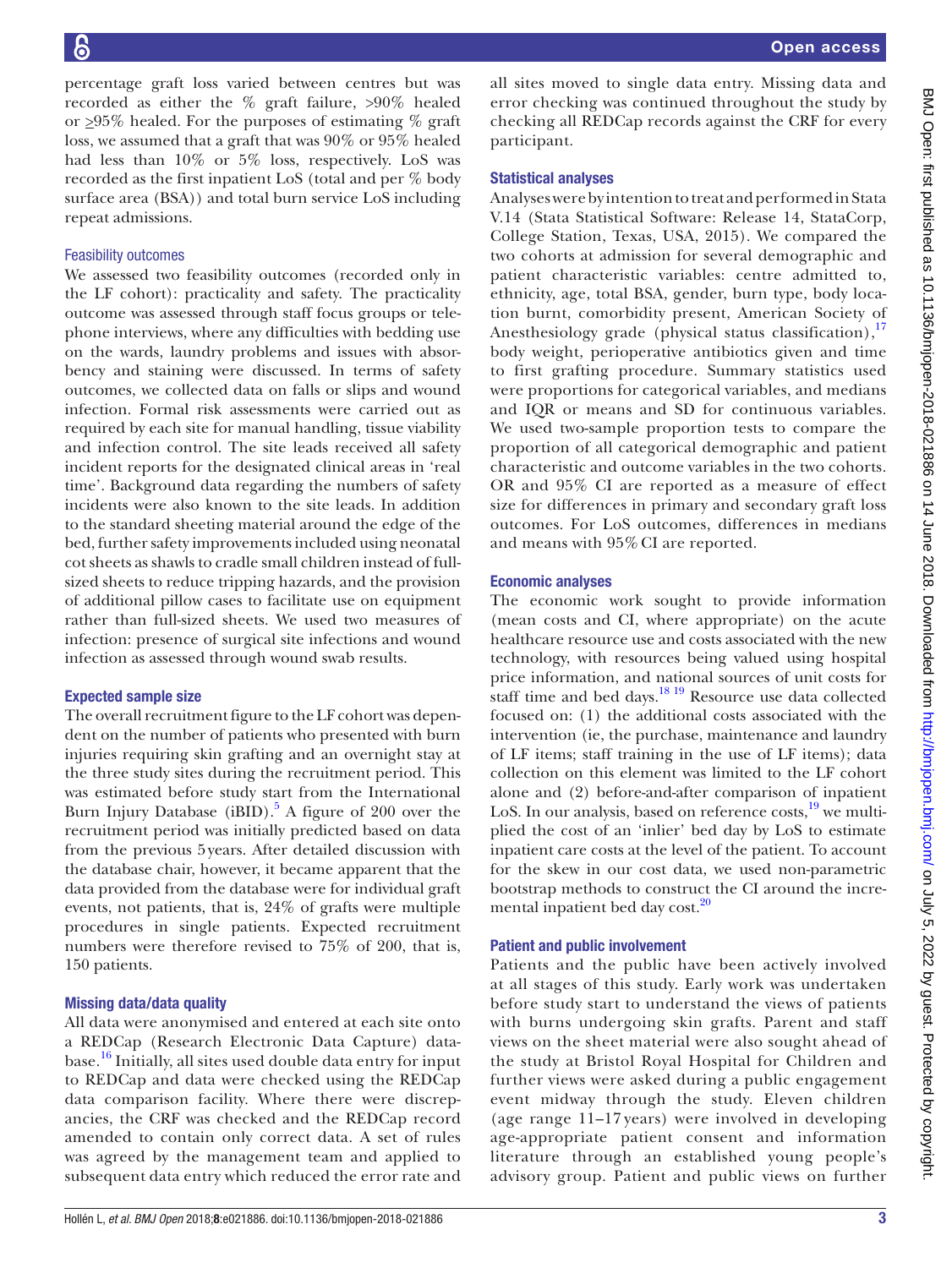study patient documentation such as adult information sheet, parent information sheet and the consent forms were obtained from individuals who contacted the Burns Research Centre in Bristol via the 'People in Research' National Institute for Health Research website. Four members of the public also read and edited the adult patient documentation, so that the purpose of the project was clearer. Feedback on research design and outcome measures obtained was incorporated into the final study documents. The Ambassador for the Scar Free Foundation and burns survivor, read and edited the study protocol and advised regarding patient and public input. She was also involved in key decision-making through her membership and attendance in person at the steering group meetings. Patients were not actively involved in the recruitment to and conduct of the study. Following publication of results, we will disseminate to burn patient groups and the public through plain English-written documents.

#### **RESULTS**

#### Participant flow, recruitment and compliance

Recruitment to the LF cohort started on 6 October 2015 and was completed on 31 December 2016—a 65-week period. Of the 334 patients screened for eligibility in the LF cohort, 131 (39%) were eligible for LF nursing. For the comparator cohort, 90 eligible patients were identified across all three sites (CONSORT flow chart; [figure](#page-3-0) 1).

More details on reasons for non-eligibility are provided in online [supplementary appendix 1](https://dx.doi.org/10.1136/bmjopen-2018-021886).

Of the LF cohort patients, 107/131 (82%) were nursed on the sheets for all  $(n=74)$  or part  $(n=33)$  of their inpatient stay. All patients using sheets for only part of their stay were inpatients for 6 days or longer and many returned to normal nursing after an initial period on the sheets. The reasons for 24 patients not being nursed on sheets included: surgeon preference (7/24: 29%) (this included, eg, patients with unstable fracture required to stay still, complicated burn location or concurrent illness), unplanned overnight stays as patients booked as day cases and not fit to be discharged  $(5/24: 21\%)$ , exclusion following risk assessment  $(4/24: 17\%)$ , no staff availability  $(3/24: 17\%)$ 13%), staff forgetting (1/24: 4%), patient nursed in intensive care unit  $(1/24: 4\%)$  and no explanation provided (3/24: 12%).

#### Proof of concept

#### Comparison of cohorts at admission

Only one demographic difference was found between the two cohorts at admission ([table](#page-4-0) 1). A higher proportion of patients receiving antibiotics perioperatively for graft surgery was reported in the comparator cohort compared with the LF cohort.

Baseline demographic data were also analysed for the subset of nursed versus not nursed on LF sheets within the LF cohort. The only differences found between the two subsets were that patients in the LF cohort not nursed



<span id="page-3-0"></span>Figure 1 Consort 2010 flow diagram for study.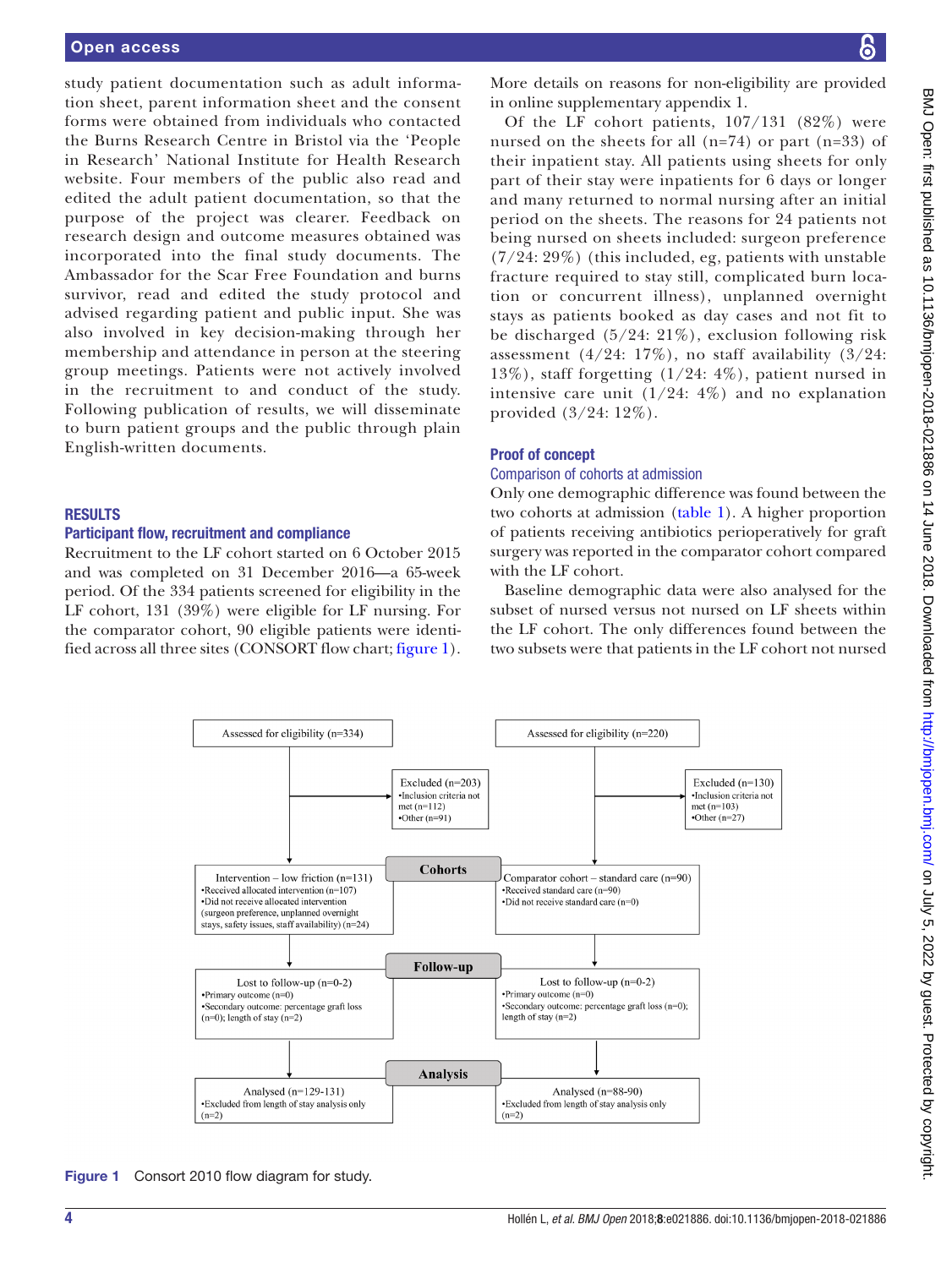<span id="page-4-0"></span>

| Demographic differences between comparator (standard care) cohort and low-friction (LF) cohort<br>Table 1 |                          |                        |  |  |  |
|-----------------------------------------------------------------------------------------------------------|--------------------------|------------------------|--|--|--|
|                                                                                                           | <b>Comparator cohort</b> | <b>LF</b> cohort       |  |  |  |
|                                                                                                           | $(N=90)$                 | $(N=131)$              |  |  |  |
| Centre (proportion (%))                                                                                   |                          |                        |  |  |  |
| Α                                                                                                         | 12/90 (13)               | 27/131 (21)            |  |  |  |
| B                                                                                                         | 33/90 (37)               | 51/131 (39)            |  |  |  |
| $\mathsf C$                                                                                               | 45/90 (50)               | 53/131 (40)            |  |  |  |
| Ethnicity (proportion white British (%))                                                                  | 77/90 (86)               | 106/131 (81)           |  |  |  |
| Age in years (median (IQR))                                                                               | 48 (23-62.5) n=88        | 41 (15-64) n=131       |  |  |  |
| TBSA (median (IQR))                                                                                       | $3.3(1.5 - 7.5)$ n=90    | 4 (1.5-10.0) n=131     |  |  |  |
| Gender (proportion male (%))                                                                              | 53/90 (59)               | 78/131 (60)            |  |  |  |
| Burn type (proportion scalds (%))                                                                         | 38/90 (42)               | 37/131 (28)            |  |  |  |
| Location (proportion (%))                                                                                 |                          |                        |  |  |  |
| Head and neck                                                                                             | 24/90 (27)               | 40/131 (31)            |  |  |  |
| Anterior chest                                                                                            | 23/90 (26)               | 34/131 (26)            |  |  |  |
| Posterior chest or back                                                                                   | 13/90 (14)               | 23/131 (18)            |  |  |  |
| Upper limb                                                                                                | 29/90 (32)               | 48/131 (37)            |  |  |  |
| Hand or wrist                                                                                             | 21/90 (23)               | 31/131 (24)            |  |  |  |
| Abdomen                                                                                                   | 8/90(9)                  | 18/131 (14)            |  |  |  |
| <b>Buttocks</b>                                                                                           | 10/90(11)                | 9/131(7)               |  |  |  |
| Perineum                                                                                                  | 6/90(7)                  | 2/131(2)               |  |  |  |
| Lower limb                                                                                                | 31/90 (34)               | 63/131 (48)            |  |  |  |
| Foot or ankle                                                                                             | 16/90 (17)               | 26/131 (20)            |  |  |  |
| Significant comorbidity (proportion yes (%))                                                              | 32/89 (36)               | 36/131 (27)            |  |  |  |
| ASA grade (proportion normal healthy patient (%))                                                         | 45/89 (51)               | 59/131 (45)            |  |  |  |
| Weight of patient (median (IQR))                                                                          | 69.5 (58.7-81.5) n=90    | 71.8 (55.3-86.0) n=131 |  |  |  |
| Perioperative antibiotics (proportion yes (%))                                                            | 73/90 (81)               | 85/131 (65)            |  |  |  |
| Time to first graft in days (median (IQR))                                                                | $1(1-5)n=90$             | $2(0-4)$ n=131         |  |  |  |

Text highlighted in bold shows 95% CI not crossing 1 in two-sample proportion tests.

ASA, American Society of Anesthesiology; TBSA, total body surface area.

on sheets had fewer posterior chest or back burns and a smaller proportion had antibiotics perioperatively for the first graft [\(table](#page-5-0) 2).

# Primary outcome

Data for the primary outcome of graft loss requiring regrafting was 100% complete in both the LF and comparator cohort. Graft loss requiring regrafting was 6.7% (6/90) with standard care and 3.8% (5/131) with LF nursing. The OR for this difference was 0.56 but 95% CI crossed 1 [\(table](#page-6-0) 3).

# Secondary outcomes *Percentage graft loss*

Data for the secondary outcome of percentage graft loss was 100% complete in both cohorts. A larger proportion of patients in the comparator cohort (40%) reported any graft loss compared with the LF cohort (15%) with an OR of 0.27 (95% CI 0.14 to 0.51) [\(table](#page-6-0) 3). Similar patterns were found when graft loss was measured as >5%or >10% reported loss [\(table](#page-6-0) 3).

# *Length of stay*

Two individuals in each cohort had missing data on this outcome. There was no difference between cohorts in any of the hospital LoS measures [\(table](#page-6-0) 3).

# Economic analyses

Across the three hospital sites, the total purchase costs for the LF items were £14222 and staff training costs were £720. There were no additional charges to launder LF items. This equates to a mean intervention study cost of approximately £114 based on the 131 patients nursed in the LF environment. The mean LoS cost (SD) associated with the comparator cohort was £9608 (12 803) and £10747 (14 365) for the LF cohort, with a mean difference of £−1139 (−4829 to 2551).

# Feasibility outcomes

# **Practicality**

In semistructured qualitative interviews, staff reported that putting the sheets on the bed was difficult as they became untucked due to the lack of 'fitted' design. They also found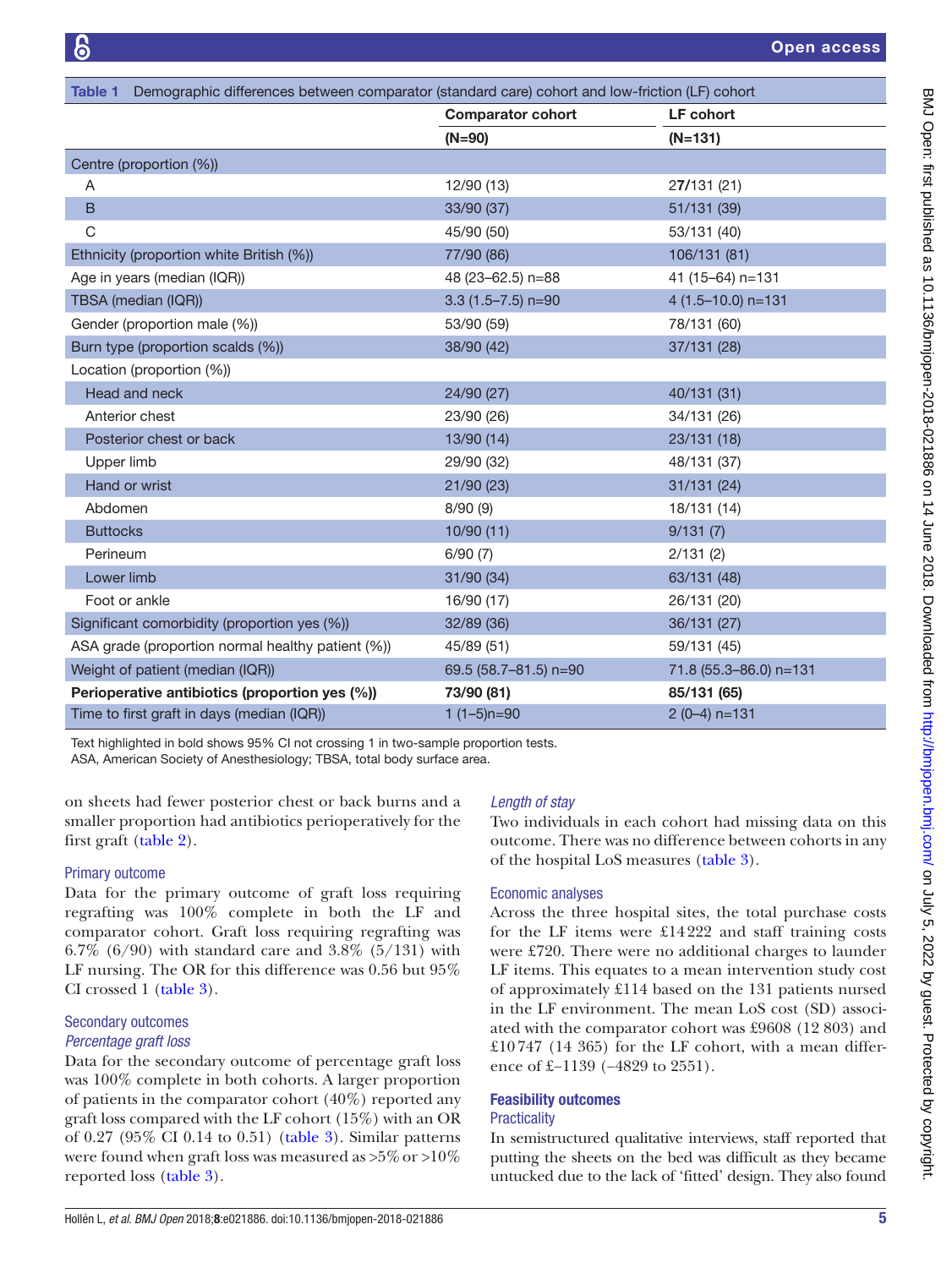<span id="page-5-0"></span>

| Demographic differences between those nursed and not nursed on low-friction (LF) sheets within the LF cohort<br>Table 2 |                        |                       |  |  |  |
|-------------------------------------------------------------------------------------------------------------------------|------------------------|-----------------------|--|--|--|
|                                                                                                                         | On sheets              | Not on sheets         |  |  |  |
|                                                                                                                         | $(N=107)$              | $(N=24)$              |  |  |  |
| Centre (proportion (%))                                                                                                 |                        |                       |  |  |  |
| A                                                                                                                       | 22/107 (21)            | 5/24(21)              |  |  |  |
| B                                                                                                                       | 39/107 (37)            | 12/24(50)             |  |  |  |
| C                                                                                                                       | 46/107 (43)            | 7/24 (29)             |  |  |  |
| Ethnicity (proportion white British (%))                                                                                | 90/107 (84)            | 16/24 (67)            |  |  |  |
| Age in years (median (IQR))                                                                                             | 41 (15-64) n=107       | 42 (20-61) n=24       |  |  |  |
| TBSA (median (IQR))                                                                                                     | 4 (1.5-10.0) n=107     | $2.5(1 - 7.0)$ n=24   |  |  |  |
| Gender (proportion male (%))                                                                                            | 64/107 (60)            | 14/24 (58)            |  |  |  |
| Burn type (proportion scalds (%))                                                                                       | 33/107 (31)            | 4/24(17)              |  |  |  |
| Location (proportion (%))                                                                                               |                        |                       |  |  |  |
| Head and neck                                                                                                           | 34/107 (32)            | 6/24(25)              |  |  |  |
| Anterior chest                                                                                                          | 29/107 (27)            | 5/24(21)              |  |  |  |
| <b>Posterior chest or back</b>                                                                                          | 23/107 (22)            | 0/24(0)               |  |  |  |
| Upper limb                                                                                                              | 39/107 (36)            | 9/24(38)              |  |  |  |
| Hand or wrist                                                                                                           | 23/107 (22)            | 8/24(33)              |  |  |  |
| Abdomen                                                                                                                 | 15/107 (14)            | 3/24(13)              |  |  |  |
| <b>Buttocks</b>                                                                                                         | 6/107(6)               | 3/24(13)              |  |  |  |
| Perineum                                                                                                                | 2/107(2)               | 0/24(0)               |  |  |  |
| Lower limb                                                                                                              | 52/107 (49)            | 11/24(46)             |  |  |  |
| Foot or ankle                                                                                                           | 22/107 (21)            | 4/24(17)              |  |  |  |
| Significant comorbidity (proportion yes (%))                                                                            | 25/107 (23)            | 11/24(46)             |  |  |  |
| ASA grade (proportion normal healthy patient (%))                                                                       | 50/107 (47)            | 9/24(38)              |  |  |  |
| Weight of patient (median (IQR))                                                                                        | 71.8 (54.2-86.0) n=107 | 71.5 (60.0-85.9) n=24 |  |  |  |
| Perioperative antibiotics (proportion yes (%))                                                                          | 75/107 (70)            | 10/24 (42)            |  |  |  |
| Time to first graft in days (median (IQR))                                                                              | $1(0-4)$ n=107         | $2(1-5)$ n=24         |  |  |  |

Text highlighted in bold shows 95% CI not crossing 1 in two-sample proportion tests.

ASA, American Society of Anesthesiology; TBSA, total body surface area.

that the LF sheets were more difficult to keep clean and dry as the sheets were less absorbent and there was increased pooling due to the nature of burn wounds. However, the slipperiness of the sheets made it easier to move patients in bed. There were also some laundry issues due to the staining of the LF sheets, and sheet snagging. One site had initial issues with considerable laundry sheet loss, but all these issues were resolved and did not hamper the intervention. More detailed findings from staff and patient interviews about the sheets is reported elsewhere.<sup>21</sup>

# **Safety**

No tissue viability incidents were reported for any patient being nursed on the LF bedding and no surgical site infections were reported. There was also no difference between cohorts in the proportion of patients reporting a positive wound swab as a measure of infection (comparator: 71/87 (81.6%); LF: 103/131 (78.6%)). Each site reported one patient fall in the LF cohort; two were not using the LF bedding at the time and the third fell while suffering a myocardial infarction unrelated to the LF sheeting.

# **DISCUSSION**

In this study, we have provided proof of concept for the use of an LF environment in patients undergoing skin grafts for a burn injury. A consistent difference between the two cohorts before and after the introduction of LF bedding was seen across different ways of assessing partial graft loss. One in four patients with standard care sheets had at least 5% graft loss whereas only one in eight did on the LF sheets. Although the odds of needing a regrafting operation was halved in the LF cohort, the CI was wide and crossed 1 due to the low prevalence of regrafting operations in our study. A much larger study would be needed to provide the same effect size with narrow CI if the primary outcome of regrafting were to be used in a randomised controlled trial (RCT), necessitating the collection of data from over 2000 grafted patients. We showed no difference in LoS and associated costs between the two cohorts. Practical issues were mostly easy to resolve, and our results show that the LF bedding is safe for acutely burned patients undergoing skin grafts.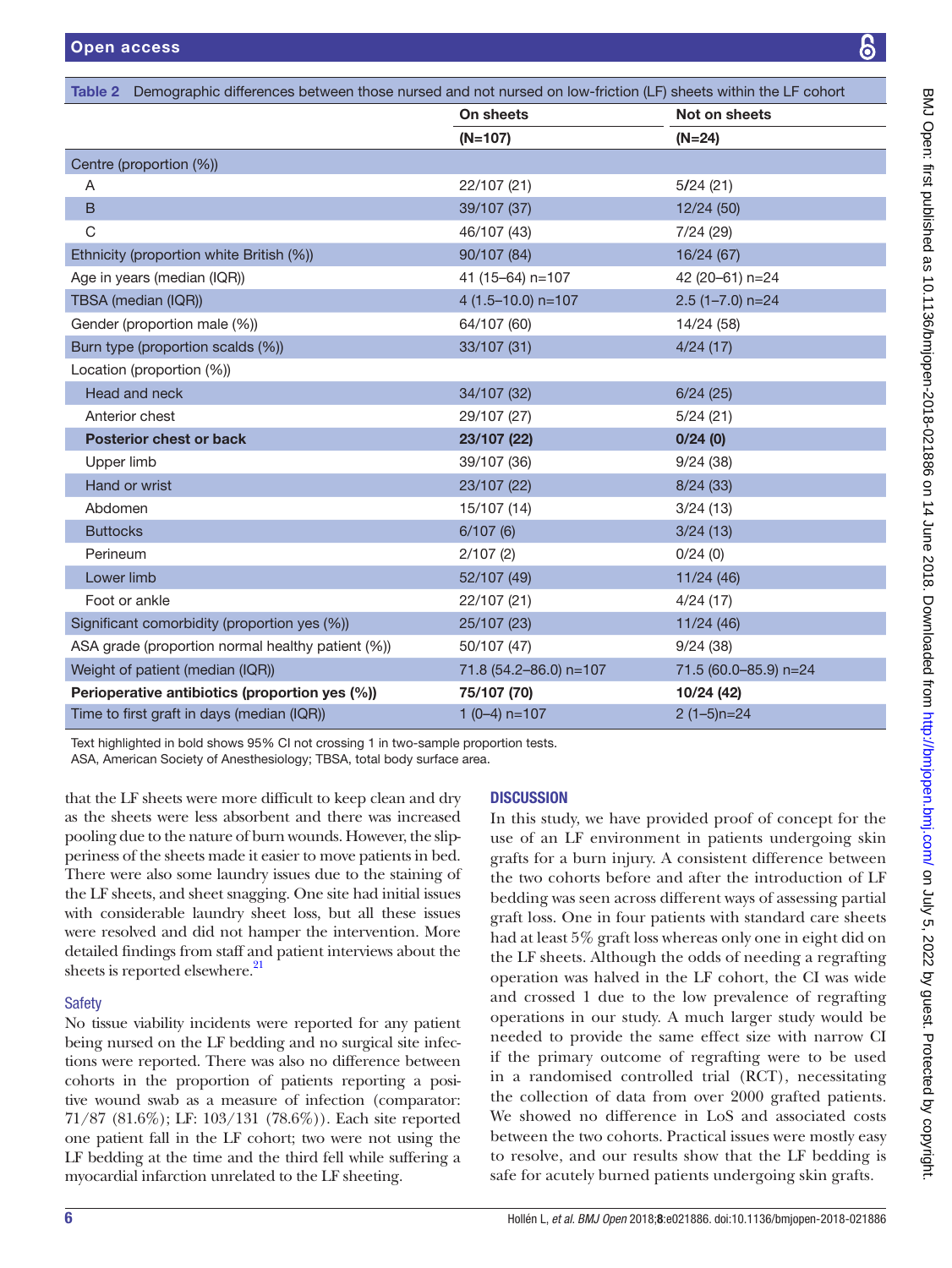<span id="page-6-0"></span>

| Proof-of-concept outcomes in the comparator cohort compared with the low-friction (LF) cohort<br>Table 3 |                          |                   |                                |           |  |  |  |
|----------------------------------------------------------------------------------------------------------|--------------------------|-------------------|--------------------------------|-----------|--|--|--|
|                                                                                                          | <b>Comparator cohort</b> | LF cohort         |                                |           |  |  |  |
|                                                                                                          | $(N=90)$                 | $(N=131)$         | ES (95% CI)*                   | P valuest |  |  |  |
| Primary outcome                                                                                          |                          |                   |                                |           |  |  |  |
| Regrafted (proportion yes (%))                                                                           | 6/90(6.7)                | 5/131(3.8)        | 0.56 (0.16 to 1.88)            | 0.33      |  |  |  |
| Secondary outcomes                                                                                       |                          |                   |                                |           |  |  |  |
| Reported graft loss                                                                                      |                          |                   |                                |           |  |  |  |
| Proportion $>0\%$ (%)                                                                                    | 36/90 (40)               | 20/131 (15)       | 0.27 (0.14 to 0.51)            | < 0.001   |  |  |  |
| Proportion $>5\%$ (%)                                                                                    | 22/90 (24)               | 15/131 (11)       | 0.40 (0.19 to 0.82)            | 0.01      |  |  |  |
| Proportion $>10\%$ (%)                                                                                   | 15/90 (17)               | 9/131(7)          | 0.37 (0.15 to 0.88)            | 0.02      |  |  |  |
| Length of stay (LoS)                                                                                     |                          |                   |                                |           |  |  |  |
| <b>First inpatient LoS</b>                                                                               |                          |                   |                                |           |  |  |  |
| Median (95% CI)                                                                                          | $6(3-13)$                | $7(3-16)$         | 0 (-2.00 to 1.00)‡             | 0.51      |  |  |  |
| Mean (95% CI) §                                                                                          | 11.5(15.4)               | 12.2(14.7)        | $-0.64$ ( $-4.69$ to 3.40)     |           |  |  |  |
| First inpatient LoS/% BSA                                                                                |                          |                   |                                |           |  |  |  |
| Median (95% CI)                                                                                          | $2(0.9-4)$               | $2(1.2 - 3.3)$    | 0 $(-0.42 \text{ to } 0.50)$ ‡ | 0.87      |  |  |  |
| Total burn service LoS                                                                                   |                          |                   |                                |           |  |  |  |
| Median (95% CI)                                                                                          | 33.5 (25.5-69.5) n=88    | $32(18-51)$ n=129 | $5(-2.00 \text{ to } 12.00)$   | 0.12      |  |  |  |

\*For regraft and graft loss, OR and 95% CI are reported. For LoS, median and mean differences with 95%CI are reported. Text highlighted in bold shows 95%CI not crossing 1. Comparator cohort used as control cohort.

†P values stem from two-sample proportion tests or Mann-Whitney U-tests.

‡CI for generalised Hodges-Lehmann median differences.

§Used for cost analysis.

BSA, body surface area; ES, effect size.

Limitations with our study include the choice of a beforeand-after design to test the intervention. Although this provides us with proof of concept data, only a full RCT could provide the best quality evidence regarding effectiveness of the LF bedding and the causality of the differences we observed. We recognise that the potential for bias is inherent in our chosen design and sought to mitigate this by comparing the demographic variables between the two cohorts. We did not find any patient or demographic characteristics which would suggest an alternative explanation for the differences in graft loss that we observed. Another limitation in this study was the lack of standardised reporting of partial graft loss across clinicians and sites. Following established local protocols, some sites were assessing graft loss, and some were assessing percentage healed, with inconsistency between whether it should be assessed as 90% or 95% healed. Consistency of assessment would allow accurate audits to take place allowing outcome success to be compared across sites and within sites which could have a major impact on clinical practice. However, despite this inconsistency, the effect size was consistent across the different ways of reporting.

As this type of LF bedding has not previously been used in patients with burns, comparing our results to existing literature is difficult. However, one study did assess the effectiveness of LF garments, made by the same material and company, in reducing skin breakdown in patients with pressure ulcers.<sup>[14](#page-7-10)</sup> This study showed that there was a significant reduction in the proportion of patients who developed pressure ulcers following use of the LF garments. In addition, fewer patients

admitted already with ulcers deteriorated when using the LF garments. This study also suggested that the savings associated with preventing skin breakdown outweighed the cost of the products used.<sup>14</sup>

#### Implications and future research

Skin graft loss after surgery impacts on patients' outcomes and health service costs. Increased scarring due to the delay in healing will affect patients in terms of cosmetic, psychological and functional outcomes.<sup>4</sup> The magnitude of the effect will depend on the size of the graft loss relative to the original graft. Increased healthcare costs will be related to a need for reoperation, increased need for dressings and outpatient management and potential for infection and scar management. Formally assessing clinical effectiveness through an RCT could be problematic. Given the true low rate of regrafting, the trial would need to be prohibitively large. If the primary outcome was altered to be percentage graft loss, associated costs such as treating increased scarring would be harder to quantify than regrafting costs (reoperation, increased LoS). An alternative might be to consider the data provided by this study as sufficient proof of concept to begin a roll-out of LF bedding to burns services for use in grafted patients, and to conduct surveillance of this using routinely collected data. Although introducing such a new method into daily nursing may increase workload initially, it is unlikely to be a significant cost driver. At the time of our study, fitted sheets to fit the hospital beds were not available, so we had to use flat sheets which were more time-consuming